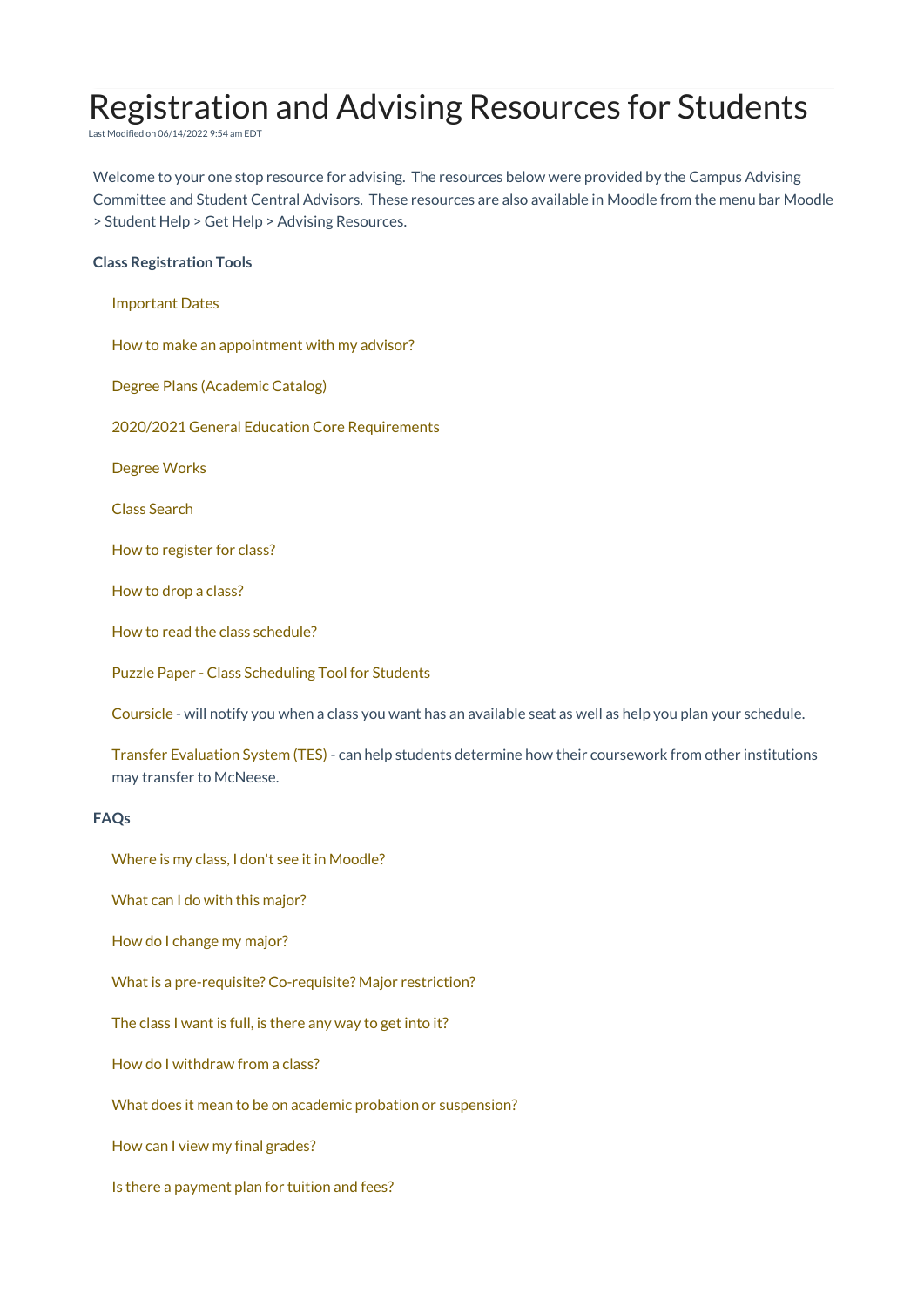| Do I get money back if I withdraw from classes or resign completely from the university? |  |
|------------------------------------------------------------------------------------------|--|
| How can I get an official copy of my transcript?                                         |  |
| How do I update my personal information?                                                 |  |
| What is a Personal Touch Account (PTA) Account?                                          |  |
| Where do I get a parking permit?                                                         |  |
| <b>Understanding Financial Aid</b>                                                       |  |
| <b>Applying For Financial Aid</b>                                                        |  |
| <b>Staying Eligible For Financial Aid</b>                                                |  |
| <b>Campus Support Resources</b>                                                          |  |
| Faculty & Staff Search                                                                   |  |
| <b>Campus Map</b>                                                                        |  |
| <b>University Support Services</b>                                                       |  |
| <b>Student Central</b>                                                                   |  |
| <b>Campus Bookstore</b>                                                                  |  |
| Frazar Memorial Library (Campus Library)                                                 |  |
| <b>Online Tutoring</b>                                                                   |  |
| <b>Testing Services</b>                                                                  |  |
| Job Search Assistance, Career and Student Development Center                             |  |
| How can I get a campus job?                                                              |  |
| <b>Counseling Center</b>                                                                 |  |
| <b>Student Health Services (Infirmary)</b>                                               |  |
| <b>Office of Disability Services</b>                                                     |  |
| Office of Student Services & Student Life Information                                    |  |
| <b>Majors &amp; Minors</b>                                                               |  |
| What can I do with this major?                                                           |  |
| How do I change my major?                                                                |  |
| <b>College of Agriculture</b>                                                            |  |

Harold and Pearl Dripps School of [Agricultural](https://www.mcneese.edu/agriculture/school-of-agricultural-sciences/) Sciences